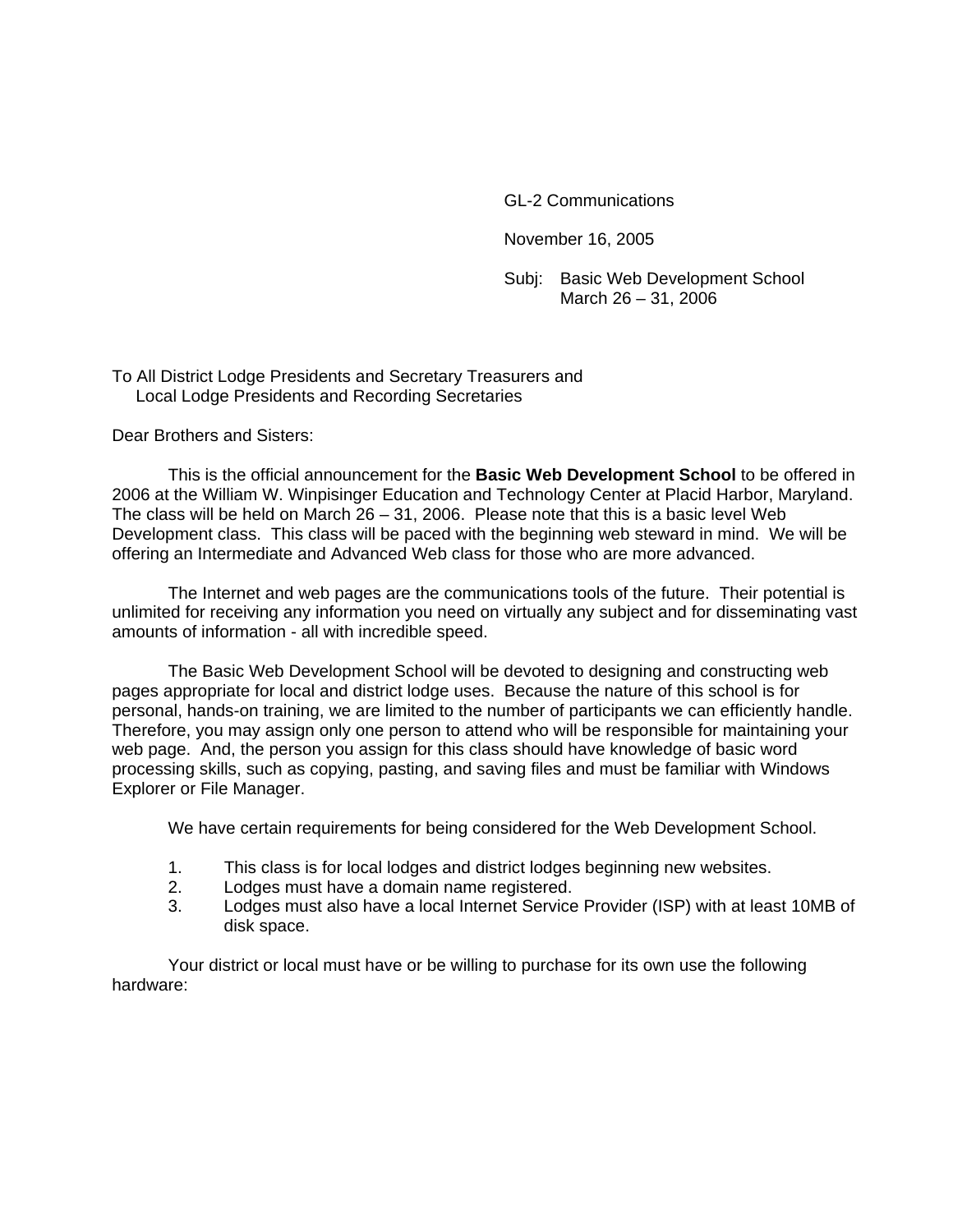## **Hardware Requirements:**

Pentium Processor - Computer (PC) w/WindowsXP, or Windows 2000 Access to a Scanner and/or Digital Camera - Color flatbed, w/scanning software Modem  $-56K$ .

## **We provide the following Software**

Graphics Software - Paint Shop Pro

HTML Editor - Microsoft FrontPage

Please complete the attached application form.

## *Applications for the March 26 – 31, 2006, class must be submitted to the Communications Department no later than January 20, 2006.* **Applicants chosen will be notified by mail by** *February 8.*

Send the completed application to the following address:

IAM Communications Department Basic Web Development School 9000 Machinists Place, Room 303-D Upper Marlboro, MD 20772-2687 or FAX: 301 967-4586

**Please note that the IAM Communication's Department is currently offering district and local lodges a very basic web site hosted on the IAM server. Already over 250 lodges have signed up for the IAM Micro Site Service.** 

In solidarity,

R. Thomas Buffenbarger International President

RTB/dh cc: Executive Council GLRs GLAs Territorial Communication Reps **Enclosures**